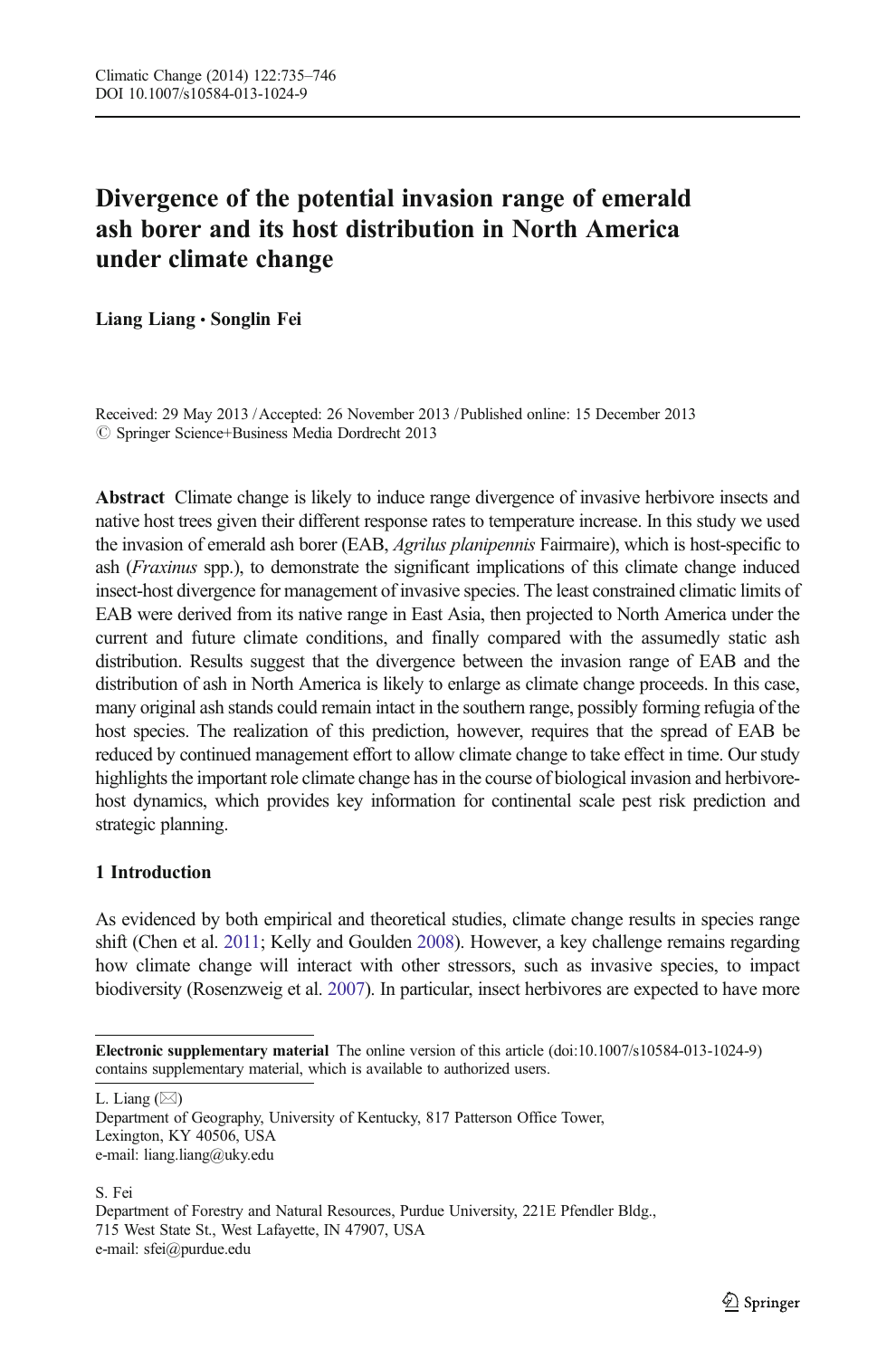rapid latitudinal or elevational shifts compared to their host species (Chen et al. [2011](#page-9-0); Hodkinson and Bird [1998\)](#page-10-0), which has significant implications for conserving native plants affected by invasive insects.

The emerald ash borer (EAB, *Agrilus planipennis* Fairmaire), native to Asia, is an invasive wood-boring beetle that has caused widespread ash (*Fraxinus* spp.) mortality in North America (Kovacs et al. [2010](#page-10-0)). EAB was first reported killing millions of ash trees in southeast Michigan, U.S. and neighboring Ontario, Canada in 2002 (Haack et al. [2002](#page-10-0)). It was speculated that EAB may have been inadvertently imported into ports of Detroit and Windsor a decade before its initial discovery, probably through wood packing materials used for international cargo shipping (Cappaert et al. [2005](#page-9-0); Poland and McCullough [2006\)](#page-11-0). The natural expansion of EAB only occurs at a local scale and its long-distance spread is facilitated by moving and transporting infested ash trees/nursery stocks, logs, or firewood.

The primary regulatory strategy is to create quarantine zones by state and federal agencies to limit the spread of potentially infested materials. Federal quarantines were put into effect by the Canadian Food Inspection Agency (CFIA) in 2002 and by the U.S. Department of Agriculture (USDA) Animal and Plant Health Inspection Service (APHIS) in 2003. Despite these actions, and perhaps also due to improved detection ability, EAB has since been found in 20 U.S. states and two Canadian provinces in Canada ([http://www.aphis.usda.gov\)](http://www.aphis.usda.gov/). Moreover, profound ecological impacts of ash tree loss on forest health have begun to emerge (Gandhi and Herms [2010;](#page-10-0) Hausman et al. [2010](#page-10-0)).

Rigorous research has been done to develop effective control techniques since the discovery of EAB's invasion (Cappaert et al. [2005](#page-9-0); San Souci et al. [2009](#page-11-0)). Common procedures include detecting, removing and quarantining infested ash stands, restricting ash wood transportation, attracting and concentrating EAB for destruction, harvesting ash trees to reduce food source, applying insecticides, and biological control using parasitoids (USDA–APHIS [2013](#page-11-0); [www.slameab.info](http://www.slameab.info/)). These practices are critical for reducing EAB population growth and expansion, and should remain a focus of study. However, in the case that EAB becomes established in broader regions of the continent (Kovacs et al. [2010\)](#page-10-0), it is useful to additionally inquire the possible existence of natural limits to its spread.

The fundamental limit on EAB range is the distribution of ash trees, given the insect's high host specificity (Anulewicz et al. [2008](#page-9-0); Rebek et al. [2008](#page-11-0)). However, to conserve ash resources, it is important to further investigate other constraints that could limit EAB's distribution. Indeed, in its native East Asian range, EAB is only found within a fraction (less than 1/2) of the host plant distribution, leaving a large extent of ash trees unexploited by the herbivore in southern China (Wei et al. [2004](#page-11-0); Fig. [1](#page-2-0)), suggesting that other environmental factors may further limit its geographic range. It is known that the distribution of poikilothermic (cold-blooded) insects is regulated by temperature regimes (Gillott [1995](#page-10-0)). EAB, in particular, requires an overwintering stage for larvae development and a subsequent springto-summer period for adult activities, suggesting that proper temperature range and seasonality are necessary for EAB's life cycle fulfillment (Jonathan Lelito, USDA-APHIS, personal correspondence). Additionally, biotic agents such as pathogens, parasitoids, and predators may impose stresses on the insects, but primarily at the local scale (Duan et al. [2010](#page-10-0); Lindell et al. [2008](#page-10-0)).

To support EAB management, existing studies have focused on short-term and regional scale patterns in affected regions (Muirhead et al. [2006](#page-10-0); Prasad et al. [2010\)](#page-11-0). Little attention has been given to examining the long-term and continental scale expansion risks of the insect. Recent research employed species distribution models to investigate the potential distribution of EAB in North America under the current climate conditions (Sobek-Swant et al. [2012](#page-11-0)), but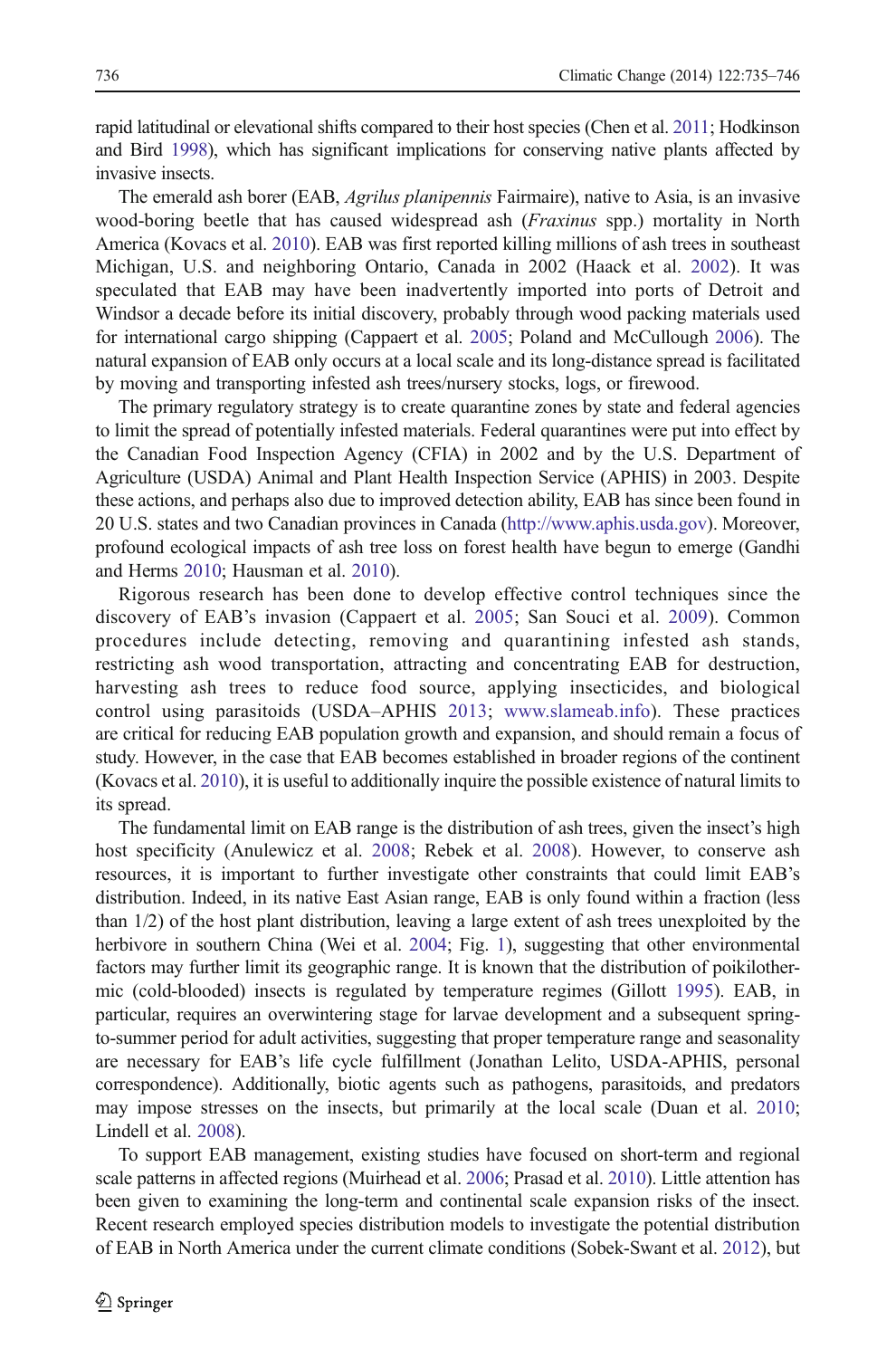<span id="page-2-0"></span>

Fig. 1 Map (left) of the native emerald ash borer (EAB, Agrilus planipennis Fairmaire) range in East Asia (excluding Mongolia and Russian Far East) and ash species distribution in China according to Wei et al. ([2004](#page-11-0)). Predicted climatic suitability (0-1 ratio) for EAB in East Asia (right)

has not considered the impact of climate change. Therefore, in this study we predicted the maximum potential range of EAB invasion and its decoupling with its host tree distribution as driven by the changing climate in North America, based on the assumption that EAB has far more rapid movement in response to warming than its host species.

## 2 Methods

## 2.1 Native range and climate of EAB

EAB's native range provides the basis for deriving climatic boundaries for the species. Historical records and exploratory surveys indicated that EAB's native distribution is centered in northeast China and extends to neighboring Mongolia, Russian Far East, Korean Peninsula, Japan, and an outlying distribution in Taiwan (Fig. 1; Liu et al. [2003;](#page-10-0) Wei et al. [2004\)](#page-11-0). The distribution generally overlaps with the humid continental climate with cold winters and warm to hot summers, and a northern portion of the humid subtropical climate (Rohli and Vega [2008](#page-11-0)). Wei et al. ([2004](#page-11-0)) produced a relatively detailed EAB distribution map at the county level in China, occupying the northeast and northern central plains of the country. For neighboring regions, however, little information is available for delineating exact EAB range except for national boundaries. In consideration of this uncertainty, we adopted a broad approximation of EAB's native range in order to capture the maximum climatic limits of the insect. This estimated native range covered the entire Northeast China (including all provinces with documented EAB presence, and the western portion of Inner Mongolia) as described in Wei et al. [\(2004\)](#page-11-0) and included the entire Korean Peninsula, Japan, and the outlying distribution in Taiwan. Russian Far East and Mongolia were not included because their extensive national territories may lead to significant overestimation in the northern range. This native range estimation covered a much larger southern range than the point samples in part of Northeast China, Korean Peninsula, and Japan as used in a previous study (Sobek-Swant et al. [2012](#page-11-0)), except that two points in the northern range (used in the same study) located near but beyond Northeast China were not included. Allowing a broad and less constrained southern range would help to ensure that the predicted geographic divergence of insect-host distributions in the south under climate change is not resulted from an underestimation of the native range if determined by climate.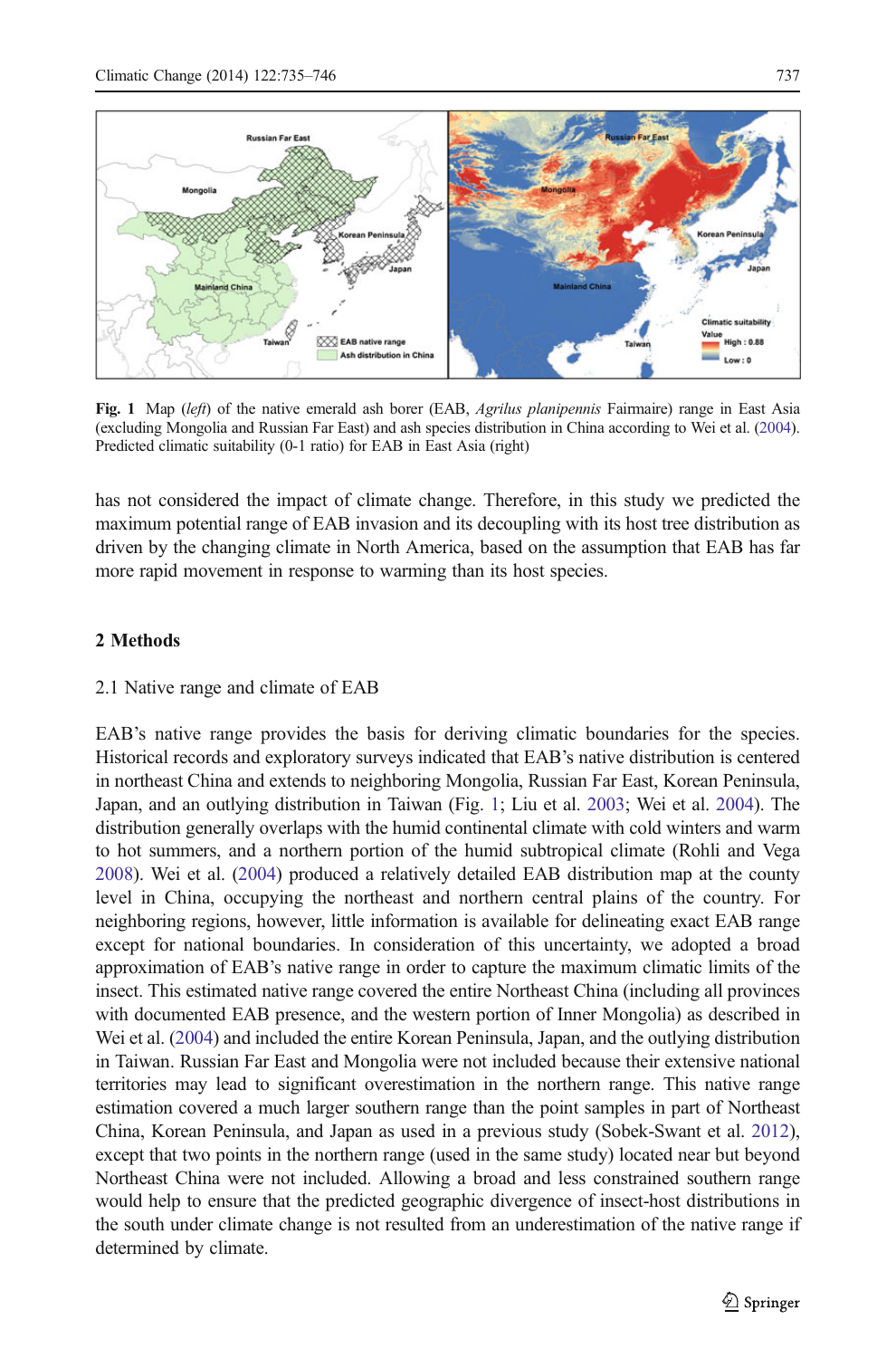### <span id="page-3-0"></span>2.2 Ash distribution and climate change scenarios

Digital range maps for native ash species in North America (Little [1971](#page-10-0)) are available from the USGS (<http://esp.cr.usgs.gov/data/atlas/little/>). In this study, we focused on the following major ash species: green ash  $(F.$  pennsylvanica), white ash  $(F.$  americana), blue ash  $(F.$ quadrangulata), and black ash ( $F. nigra$ ). The combined range (Fig. 2) of these four species



Fig. 2 Emerald ash borer (EAB, Agrilus planipennis Fairmaire) infested areas as of September 5, 2013 (USDA-APHIS) and the distribution of major ash (*Fraxinus*) species (top left); current EAB climatic suitability prediction by relative risk rankings based on climate data 1950–2000 in North America (top right); and projected climatic suitability predictions for EAB in North America according to selected IPCC scenarios (HadCM3 A2a and B2a) for 2020 and 2050. Host plant range is a combination of four primary ash species: green ash (F. pennsylvanica), white ash (F. americana), black ash (F. nigra), and blue ash (F. quadrangulata) according to Little [\(1971](#page-10-0)). The respective ranges of each ash species relative to the current EAB infested region are shown in Appendix Fig. [1.](#page-2-0) The underlying background provides state and province boundaries in the U.S. and Canada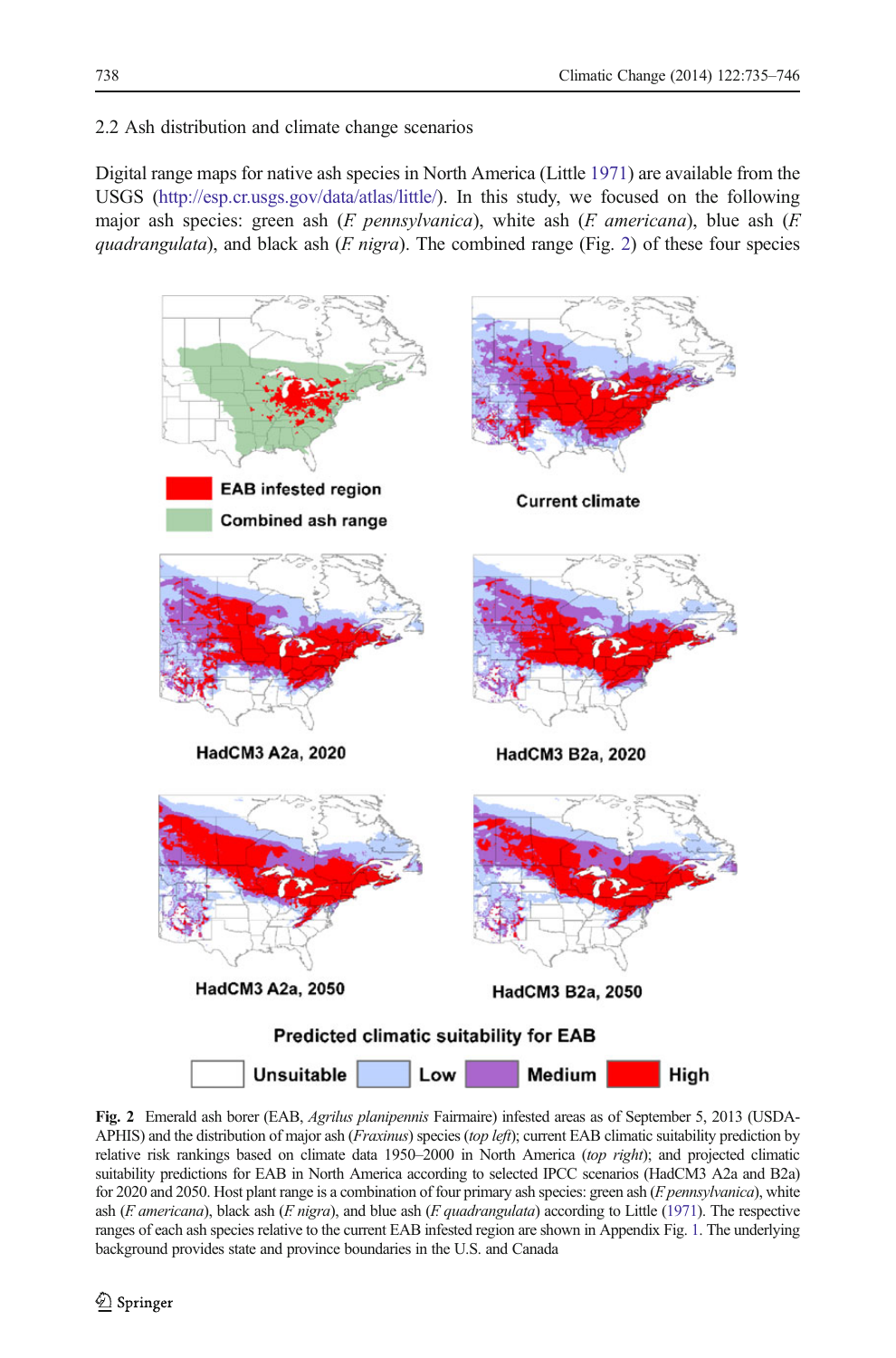covers a large part of eastern North America. A comparison between Little ([1971](#page-10-0))'s estimates (portions within the U.S.) and more recent U.S. Forest Service Forest Inventory Analysis (FIA) survey (Map Atlas Web Tool, available for white ash and green ash only) showed minimal differences. This historical estimate of ash species range was used for comparing with potential future expansion of EAB based on the assumption that the distribution change of the host tree species will be minimal as induced by climate change in the near term (e.g., towards the midpoint of this century). This assumption is first supported by the fact that insect herbivores have higher sensitivity to a changing climate, and their range shifts tend to take place far more rapidly than observable alterations of the host plant distribution (Chen et al. [2011;](#page-9-0) Hodkinson and Bird [1998\)](#page-10-0). In addition, according to specific model predictions, ash species range shifts could be minimal and the southern distribution of ash species will continue to persist along the Gulf of Mexico coast under future climate conditions (Iverson and Prasad [1998\)](#page-10-0).

Climate data used were from the WorldClim dataset which provides interpolated monthly climate surfaces covering global land regions (Hijmans et al. [2005](#page-10-0); [http://www.worldclim.](http://www.worldclim.org/) [org/](http://www.worldclim.org/)). Data describing current conditions were based on averaged monthly temperatures from 1950 to 2000. Future predictions were derived according to emission scenarios as prescribed in the Third Assessment Report of Intergovernmental Panel on Climate Change (IPCC [2001](#page-10-0)). A moderate B2a scenario and an extreme A2a scenario were selected using projection outputs from the Hadley Centre Coupled Model, version 3 (HadCM3), for 2020 and 2050 respectively. We utilized data layers at a spatial resolution of 5 arc-minutes, for both East Asia and North America. In addition, we performed an estimate of EAB's southward spread rate over the past 5 years (2008–2013) based on historical ranges. This time period was chosen because the ascertained range expansion in earlier years (2002–2007) may be more affected by increased detection capabilities. At the current rate for long distance "jump" dispersal ( $\sim 80$  km/year) the insect may take as less as 7 years to reach the southern edge of ash range.

#### 2.3 Bioclimatic modeling and EAB environmental constraints

Modeling the distribution of invasive species is based on the environmental conservatism that assumes that a species can only survive in introduced environments with conditions that match those of its native range (Peterson [2003](#page-10-0); Wiens and Graham [2005\)](#page-11-0). Hence, predicting EAB's potential invasion range can be achieved with species distribution modeling driven by climatic constraints specified by its native range. We employed the maximum entropy approach (Maxent) to predicting EAB distribution (Elith et al. [2011](#page-10-0); Phillips and Dudík [2008](#page-10-0)). The theory behind the Maxent modeling technique defines an optimum estimate of probability distribution of a species over an area as one that yields maximum entropy (most uniform), on the condition that all known environmental requirements are met. Maxent is a widely used tool for ecological niche and climate envelope modeling and is useful for generating predictions of species distribution under climate change (Hijmans and Graham [2006;](#page-10-0) Phillips [2008](#page-10-0)).

There is little species-specific information available in the literature concerning EAB's environmental physiology. Given that EAB is a poikilothermic insect and is found in moist climates where forest growth is supported, temperature likely plays a major role in limiting the insect's distribution (Gillott [1995](#page-10-0); Dixon et al. [2009\)](#page-10-0). Indeed, EAB's life cycle fulfillment is dependent on a temperate climate with distinct warm and cold seasons (Jonathan Lelito, USDA-APHIS, personal correspondence). First, sufficient heat energy is a prerequisite to allow completing an annual or a biannual (in colder conditions) reproduction cycle from EAB egg to adult. Warm temperature with sunshine is necessary during the adult flight for successful mating, oviposition, and early larvae development. In addition, a cold winter season is required for diapause initiation and break. EAB larvae that do not experience this cool period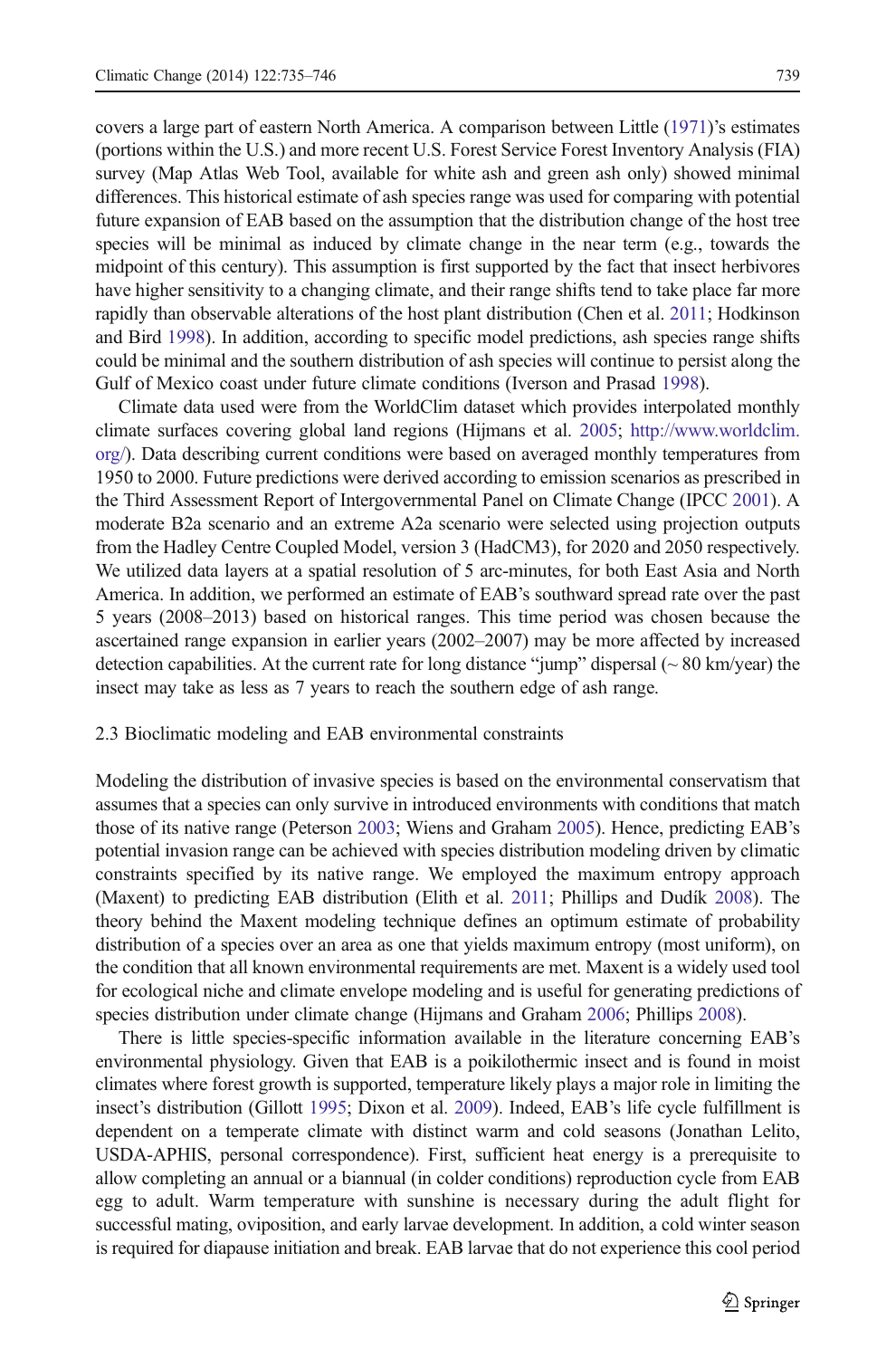will not initiate adult development, or will do so sporadically and produce stunted adults. Existing literature does additionally suggest that EAB larvae survival is limited by low temperatures during the overwintering stage (Venette and Abrahamson [2010;](#page-11-0) Vermunt et al. [2012](#page-11-0)) and the insect has facultative diapause (Bauer et al. [2003](#page-9-0)) which is tied to seasonal weather change. Therefore, both the south and north ranges of EAB are highly sensitive to annual temperature regimes (Bale and Hayward [2010\)](#page-9-0). Besides, the brief span of EAB adult activities (approximately 3 weeks) is concentrated around the month of June (Lyons and Jones [2005](#page-10-0); Wang et al. [2010\)](#page-11-0), implying that the minimum temperature of June may be an additional limiting factor. Therefore, according to these implications of EAB physioecology, we selected the following variables from the WorldClim dataset to characterize the temperature regimes that potentially limit EAB's distribution: minimum temperature of coldest month (low extreme), maximum temperature of warmest month (high extreme), annual temperature range (seasonality), and minimum temperature of June.

#### 2.4 EAB climate suitability prediction

In deriving the climatic limits of EAB's native distribution, we sampled the native range of EAB in East Asia using an evenly spaced 15 arc-minutes grid, yielding 5,107 points. The data points were partitioned into training and testing datasets. According to a heuristic rule (Fielding and Bell [1997](#page-10-0); Huberty [1994\)](#page-10-0), 37 % of data points were reserved for testing, while the remaining were used to construct the models. A relatively large 50,000 points background sampling limit was used to ensure that the climatic characteristics of EAB distribution can be extracted from the overall area of interest (i.e., East Asia). The models first generated predictions for EAB's native range, and then produced predictions under respectively the current and future climate conditions over eastern North America. Each model was executed in 10 replicate runs with data points randomly repartitioned each time according to the same specified ratio. Outputs of 10 replicate runs were averaged to generate a consensus climatic suitability prediction for each case. The outputs of Maxent models were in the format of raster data with every pixel attributed a presence probability ratio (0-1), indicating the climatic suitability in the context of this study. Given that the outputs were threshold-independent continuous variables, model performance evaluation was based on receiver operating characteristic (ROC) analysis (Zweig and Campbell [1993](#page-11-0)). The area under ROC curve (AUC) was used as an index to assess whether a model prediction is better than random and to provide an overall accuracy estimate (Fielding and Bell [1997](#page-10-0)).

To better interpret the continuous climatic suitability spectrum within an invasion risk ranking framework, a multi-threshold approach was used to further delineate climatic suitability classes based on the sum of sensitivity and specificity index (Fei et al. [2012](#page-10-0); Supplementary Note). The multi-threshold approach allowed stratifying continuous prediction results into climatic suitability classes (i.e., unsuitable, low suitability, medium suitability, and high suitability) that are convenient for risk level assessment. The predicted climatic suitability zones were then compared with the native ash range to evaluate their overlaps and divergences over time. Environmental variables used were investigated with information provided in Maxent model outputs. In particular, relative importance of a variable was evaluated using estimates of percentage model contribution. In addition, diagnostic models using every variable separately were tested, yielding response curves showing the variation of suitability predictions with the change of each environmental factor, respectively. The ranges of climate conditions favorable to EAB were delineated by extracting the lower limit and upper limit of each variable from their response curves using the threshold for medium and above suitability as a cutoff point.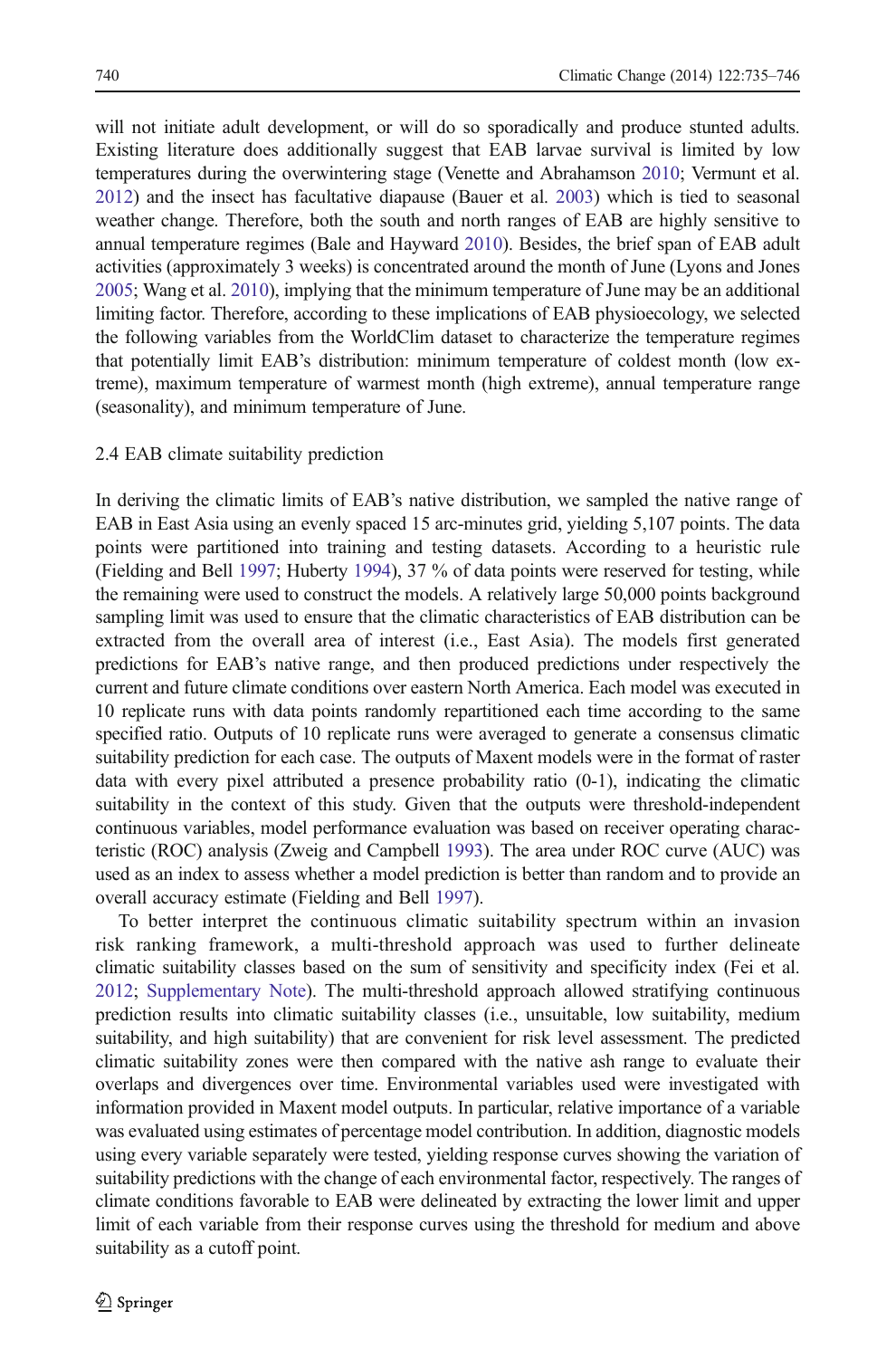#### 3 Results

#### 3.1 Climatic suitability models

According to calculated AUC values (0.81-0.83), all Maxent models performed with good accuracy  $(AUC>0.8)$  and captured patterns far from random  $(AUC>0.5)$  for every replicate run and under the respective climatic conditions (Appendix Table 1). The predicted climatic suitability gradients closely matched the boundaries of EAB's native range in East Asia (Fig. [1\)](#page-2-0). Eastern Mongolia and Russian Far East, which were known to have EAB presence but excluded from model inputs due to the unknown boundaries within these two countries, were predicted to have higher climatic suitability. A portion of the North China Plain not included in the EAB range was also predicted with high climatic suitability. Taiwan and Japan, which were known to have reported EAB presence, were predicted to have lower climatic suitability, except for the mountain ridges of Japan where the climate appeared more suitable for EAB than low lying areas. Overall, the model appears to have captured the least constricted climate limits of the insect covering a broader region containing most of its known native range.

All environmental variables played important roles in the models as indicated by their percentage contribution estimates (Appendix Table 2). The minimum temperature of June appears to have contributed the most  $(0.50\%)$  to the model, while annual temperature range, annual maximum temperature, and annual minimum temperature contributed 20.5 %, 14.5 % and 13 % to the model, respectively. Predicted climatic suitability is responsive to specific ranges of environmental variables (Appendix Fig. [1\)](#page-2-0). The cold temperature limit for EAB climatic suitability is approximately -38ºC, comparable to experimental study results accord-ing to Venette and Abrahamson [\(2010\)](#page-11-0). The high temperature limit is around  $33^{\circ}$ C. A minimum 27.5ºC annual temperature range appears to be necessary as indicted by the value defined at the southern limit (excluding Taiwan which has an outlying minimum temperature range of 14.5ºC). Finally, minimum June temperatures that supported favorable climate for EAB lie between 7ºC and 19ºC.

#### 3.2 Predicted divergence of EAB and ash distributions

The predicted suitable climate zones in North America under the current climate match ash distribution in both spatial patterns and extent (Fig. [2](#page-3-0)). The high suitability zone covers majority of the infested region as well as adjacent states and provinces. The low suitability zone extends all the way to the Gulf of Mexico coast, closely matching the combined ash range. The overall suitable climate zones (from low to high suitability) for EAB covers more than 94 % of the range for each ash species respectively (Table [1](#page-7-0); Appendix Fig. 2). In particular, the predicted suitable climate zones cover the blue ash range completely, surpassing the northern ranges of white ash, green ash and black ash. Only small fractions  $(56\%)$  of the white ash and green ash distribution are predicted with unsuitable climate.

The suitable climatic zones will shift markedly northward under both climate change scenarios (Fig. [2\)](#page-3-0), leading to increased divergence between the distributions of the insect and its host (Table [1\)](#page-7-0). According to this prediction, the current EAB infested area in the Great Lakes region/U.S.-Canada border will remain a center with highly suitable climate for the insect in the future. Towards 2020, however, noticeable areal decreases in insect-host overlap will occur for white ash, green ash and blue ash. In 2020, 80 % of the combined ash range will remain within the generally suitable climate for EAB, leaving about 14 % of ash range in the south (mainly comprised of white ash and green ash) beyond the reach of the insect. From 2020 to 2050, a more significant decrease of pest-host range overlap up to 20 % is predicted to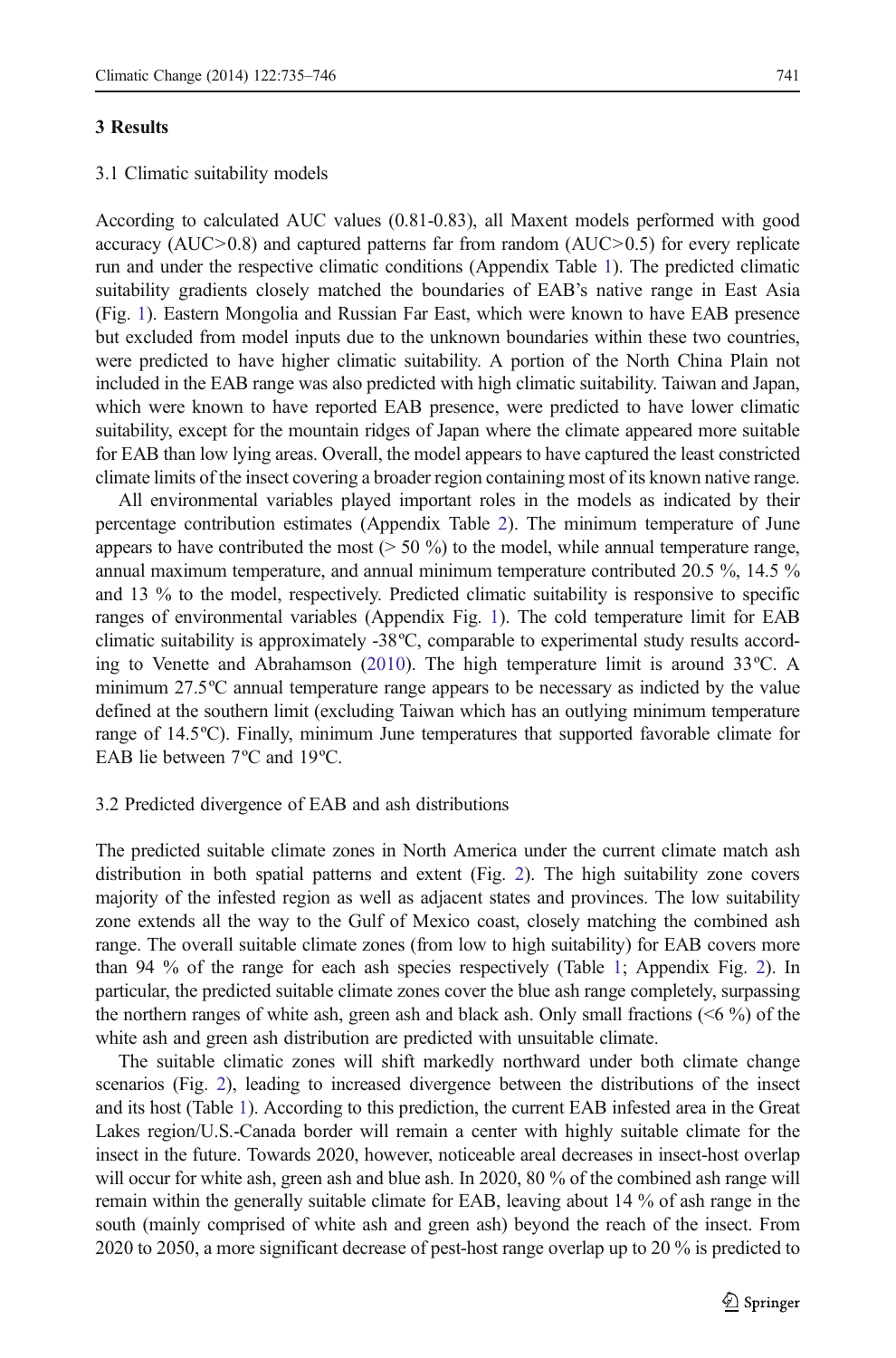|                  | Climatic suitability | 1950-2000 | 2020 (A2a) | 2020 (B2a) | 2050 (A2a) | 2050 (B2a) |
|------------------|----------------------|-----------|------------|------------|------------|------------|
| White Ash        | Low                  | 9.30      | 9.13       | 8.41       | 8.55       | 7.88       |
|                  | Medium               | 18.01     | 11.14      | 6.29       | 4.65       | 2.83       |
|                  | High                 | 67.98     | 56.09      | 56.08      | 38.81      | 42.96      |
|                  | Total                | 95.29     | 76.35      | 70.77      | 52.01      | 53.67      |
| Green Ash        | Low                  | 10.24     | 8.51       | 6.77       | 9.17       | 8.80       |
|                  | Medium               | 28.76     | 18.50      | 16.04      | 8.09       | 8.83       |
|                  | High                 | 55.15     | 52.03      | 52.16      | 38.80      | 39.59      |
|                  | Total                | 94.15     | 79.04      | 74.97      | 56.06      | 57.22      |
| <b>Blue Ash</b>  | Low                  | 0.27      | 14.91      | 17.46      | 21.02      | 19.84      |
|                  | Medium               | 0.39      | 21.56      | 5.11       | 14.34      | 1.03       |
|                  | High                 | 99.34     | 61.35      | 59.75      | 7.54       | 24.63      |
|                  | Total                | 100.00    | 97.81      | 82.32      | 42.90      | 45.51      |
| <b>Black Ash</b> | Low                  | 15.06     | 7.37       | 5.25       | 1.97       | 1.97       |
|                  | Medium               | 30.40     | 16.57      | 15.30      | 15.59      | 15.59      |
|                  | High                 | 52.77     | 75.34      | 79.07      | 81.99      | 81.99      |
|                  | Total                | 98.23     | 99.28      | 99.61      | 99.55      | 99.55      |
| All Species      | Low                  | 13.37     | 9.90       | 7.83       | 8.35       | 8.09       |
|                  | Medium               | 29.73     | 19.99      | 18.02      | 10.57      | 10.83      |
|                  | High                 | 50.99     | 50.62      | 51.05      | 40.83      | 41.90      |
|                  | Total                | 94.09     | 80.51      | 76.90      | 59.75      | 60.82      |
|                  |                      |           |            |            |            |            |

<span id="page-7-0"></span>Table 1 Spatial overlap (in percentage) of current and future emerald ash borer (EAB, Agrilus planipennis Fairmaire) climatic suitability zones with the range of primary ash (*Fraxinus*) species in North America: green ash  $(F.$  pennsylvanica), white ash  $(F.$  americana), black ash  $(F.$  nigra), and blue ash  $(F.$  quadrangulata)

occur. Most of this change will be contributed by the northward shift of suitability zones away from the ranges of white ash, green ash and blue ash. Black ash, which is distributed at higher latitudes than other species, is predicted to be constantly associated with suitable climates and with increased high climate suitability coverage. While a large southern portion of the ash range comprised of white ash, green ash and blue ash is projected to be gradually left outside of the suitable climate zones for EAB as the climate changes. By 2050, only about 60 % of the entire historical ash range, mostly the middle and northern portions, covering the entire black ash range, will still remain in the generally suitable climate for EAB.

## 4 Discussion and conclusions

Our models appear to have captured the main climatic constraints on EAB distribution based on the general agreement of predicted and observed patterns of EAB distribution in both East Asia and North America. The relatively low climatic suitability for Taiwan and Japan is likely due to that EAB in these regions are limited to the colder mountainous locations where climate is similar to that of its continental range. In North America, existing distribution of EAB generally agreed with the high climate suitability zones predicted. Therefore, the Great Lakes region appears to have provided a favorable climate for EAB to initially establish, develop, complete growth cycles over years, and expand its current range to neighboring regions. Our prediction under current climate confirmed a general view that EAB's impact on ash trees is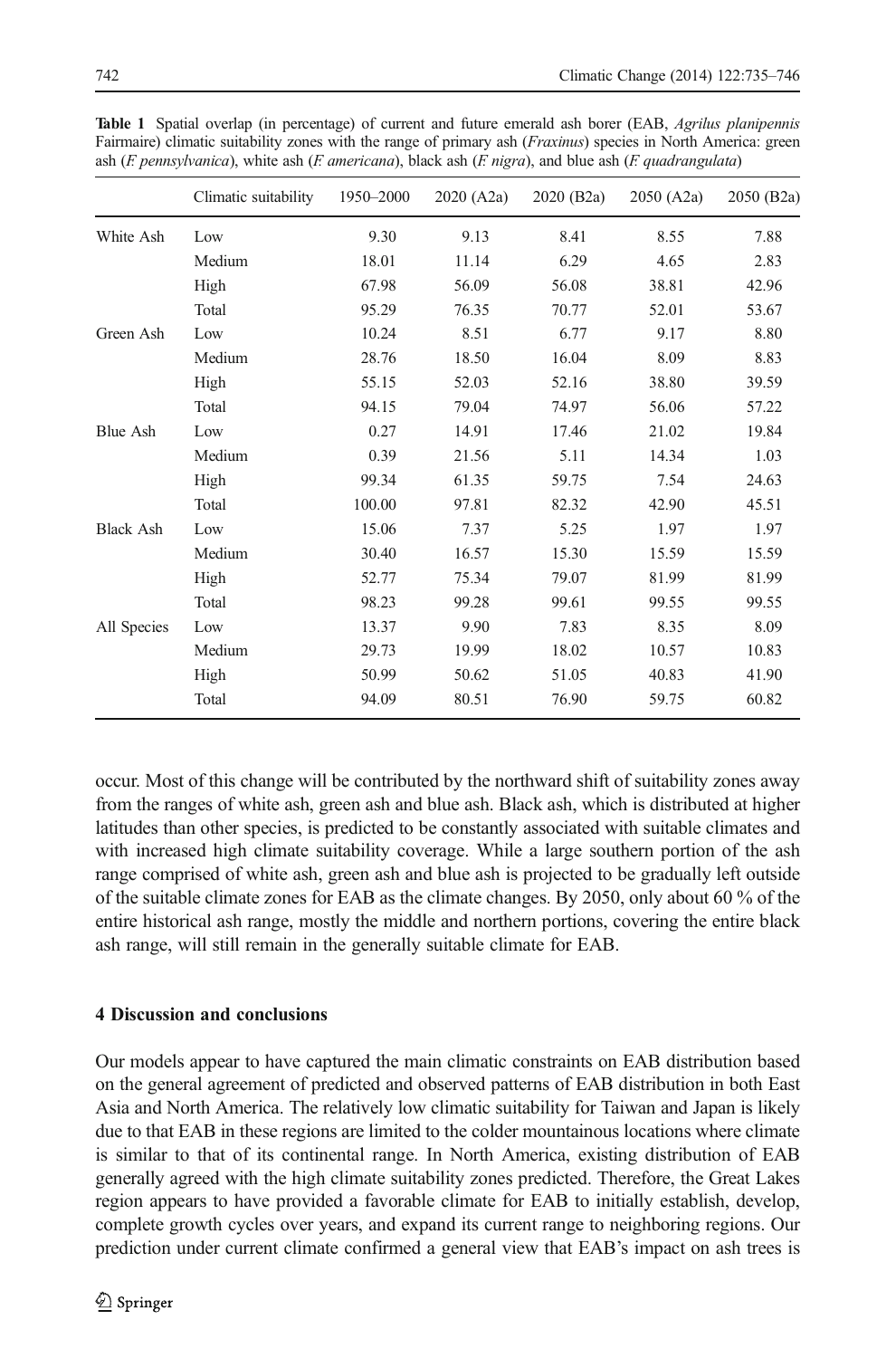likely to be extensive, potentially affecting the majority of, if not all, native ash trees/forests on the continent.

Projected future EAB climatic suitability in North America implies that climate change will tend to push EAB expansion north, limited only by the northern boundaries of the host plant distribution. Hence, the consequence with this potential invasion course will be to save a considerable amount of original ash stands in the southern U.S., on the condition that EAB spread will be slowed by effective control measures, so decadal and multi-decadal climate changes will take effect in time. On the other hand, it appears that there will be a long-lasting risk to ash at its northern range. In particular, EAB invasion along and north of the U.S.- Canada border, affecting most part of black ash range and the northeast white ash range where a greater abundance of the species is found, may be exacerbated by climatic warming. Furthermore, the spread rate of EAB might be faster in areas with ash sparsely distributed given that adult beetles have to fly farther to find hosts, but large gaps between ash stands may also frustrate EAB's natural dispersal. At the continental scale, white ash generally has lower abundance towards south, while green ash is more evenly distributed (FIA Map Atlas Web Tool). This implies that the invasion dynamic of EAB, the locations of potential host refugia, and the needed regulatory and control measures may be closely affected by the within range density variation of ash species (MacFarlane and Meyer [2005\)](#page-10-0).

Climate change could contribute to limiting the southward invasion of EAB, given the insect's strong reliance on suitable climate conditions. Besides the low temperature tolerance which controls EAB's northern range, the life cycle fulfillment of the insect particularly requires a strong seasonality with cold and sufficiently long winter season (Jonathan Lelito, USDA-APHIS, personal correspondence), limiting the insect's ability to survive in warmer yet less seasonal climates. In addition, the life history of herbivore insects is coupled with the growth rate of host plants; and the phenological asynchrony between the insect and its host due to differential development rates may be a further limiting factor on the insect's distribution range (MacLean Jr [1983](#page-10-0); Bale et al. [2002](#page-9-0)). Precise environmental biology of EAB and its phenological synchrony with host trees still require more investigation. But the impact of climate limits and climate change on EAB distribution and the insect-host relationship is unequivocal.

Our predictions on the amount of geographic divergence between distributions of EAB and native ash under climate change may be overestimated if the host species experiences notable northward range shift in the coming decades, which however is unlikely to match the magnitude of range shift of the insect itself (Hodkinson and Bird [1998;](#page-10-0) Iverson et al. [2008](#page-10-0)). Actually, plant response to climatic change is firstly via phenological timing shift which precedes more profound changes in spatial distribution (Cleland et al. [2007;](#page-10-0) Chuine [2010](#page-10-0)), likely making plant species range shift a significantly slower process which lags behind more mobile organisms such as insects. Besides, the amount of spatial divergence may be less if the invaded EAB could extend its environmental adaptability, allowing it to go beyond its native climatic limits, given the insect's high fecundity in North America due to the absence of natural enemies and abundance of preferred host source. However, the possibility of climatic niche shift of invasive species in general is nonetheless very low and environmental conservatism still holds for the majority of biota (Strubbe et al. [2013](#page-11-0); Petitpierre et al. [2012\)](#page-10-0). Our adopting a broad and least constrained native range may partly account for EAB's potential stretch from its predicted invasion range.

The omission of Russia Far East and Mongolia in native range estimates did not affect evaluating the insect-host distributions, given that the entire northern range of ash is constantly predicted with suitable climate for EAB. This may affect the determined lower temperature limits and lead to southward shift of predicted climate suitability zones and therefore an underestimate of the divergence. However this discrepancy is likely small, given that the native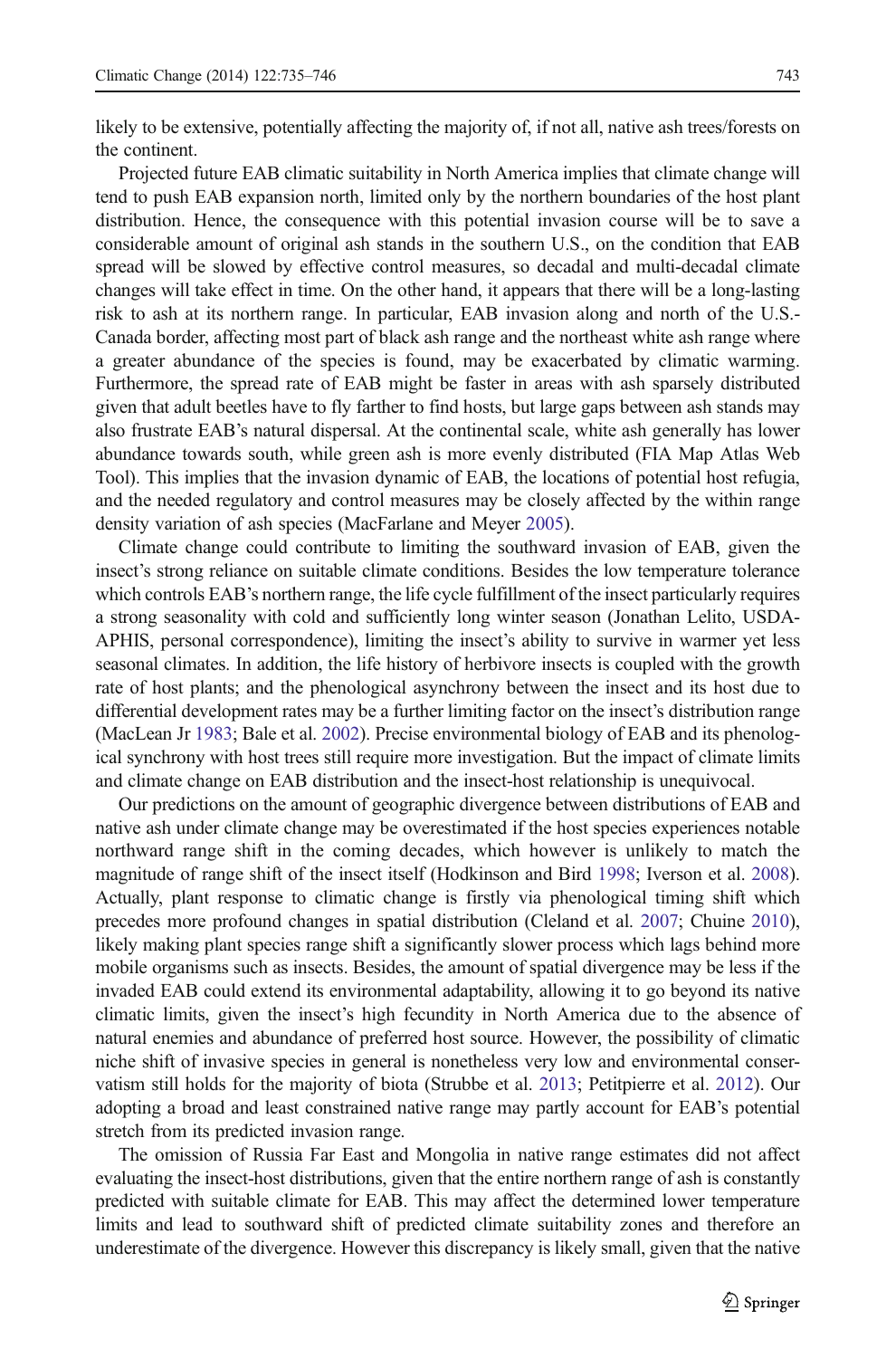<span id="page-9-0"></span>range model prediction covered part of those omitted regions. In addition, EAB primarily devastates introduced North American ash in its native range, and causes mortality only to stressed native Asian ash trees (Wei et al. [2004](#page-11-0)). This suggests that the coevolved host resistance limits EAB's population, and might have led to an underestimation of its native range due to detection difficulties. Given that the predicted high climate suitability covered a broader region beyond the known EAB distribution in mainland China, this uncertainty may also be partly reduced. Furthermore, incorporating growing degree day estimates based on daily temperature data is likely to increase the accuracy of EAB distribution modeling. Future work may include performing more precise modeling using daily climate change projection data. Overall, these known limitations are not likely to change the general conclusion that climate change facilitates a potential range mismatch between the herbivore insect and its host, in turn allowing refugia of the host trees to exist naturally and without purposeful human intervention.

Nonetheless, persistent endeavors in pest control and supporting research are necessary, given that EAB invasion is likely to affect 80 % of the ash species range in North America towards 2020 if its spread is not slowed. The degree that climate change can save the native ash species is dependent on how effective the EAB's dispersal is restrained and the rate of spread is reduced over time. Only with a rigorous effort in management with effective containment and control strategies, considerable amount of ash trees (primarily white ash and green ash) in the southern part of the U.S. may be preserved from ultimate EAB infestation. Given that blue ash is less preferred by EAB than white ash and green ash (Pureswaran and Poland [2009](#page-11-0)), the relatively small range of blue ash that is currently covered by suitable climate may also be partly preserved as suitable climates gradually shift north. Again, we note that ash in more northern portions of its range along and north of the U.S.- Canada border, especially the entire range of black ash, will likely be more at risk under climate change. The broader implication of this study is that better incorporation of climate change in invasive species risk prediction is important for strategic management efforts for conserving affected natural resources.

Acknowledgments We thank Jonathan Phillips and John Cox for helpful comments and editorial support. Jonathan Lelito (USDA-APHIS) provided valuable information on the up to date development of EAB ecophysiology research. Douglas A. Bopp (USDA-APHIS) provided historical EAB infested county maps Erin Bullas-Appleton (Canadian Food Inspection Agency) also provided EAB distribution maps in Canada. We also thank the three anonymous reviewers for their constructive comments. This study was partially supported by a NSF Grant (No. 1241932).

#### **References**

Anulewicz A, McCullough D, Cappaert D, Poland T (2008) Host range of the emerald ash borer (Agrilus planipennis Fairmaire)(Coleoptera: Buprestidae) in North America: results of multiple-choice field experiments. Environ Entomol 37(1):230–241

Bale J, Hayward S (2010) Insect overwintering in a changing climate. J Exp Biol 213(6):980–994

- Bale J, Masters G, Hodkinson I et al (2002) Herbivory in global climate change research: direct effects of rising temperature on insect herbivores. Glob Change Biol 8(1):1–16
- Bauer L, Haack R, Miller D, Petrice T and Liu H (2003) Emerald ash borer life cycle. The emerald ash borer research and technology development meeting, Morgantown, WV, U.S. Forest Service, Forest Health Technology Enterprise Team, pp 8
- Cappaert D, McCullough D, Poland T, Siegert N (2005) Emerald ash borer in North America: A research and regulatory challenge. Am Entomol 51(3):152–165
- Chen IC, Hill JK, Ohlemüller R, Roy DB, Thomas CD (2011) Rapid range shifts of species associated with high levels of climate warming. Science 333:1024–1026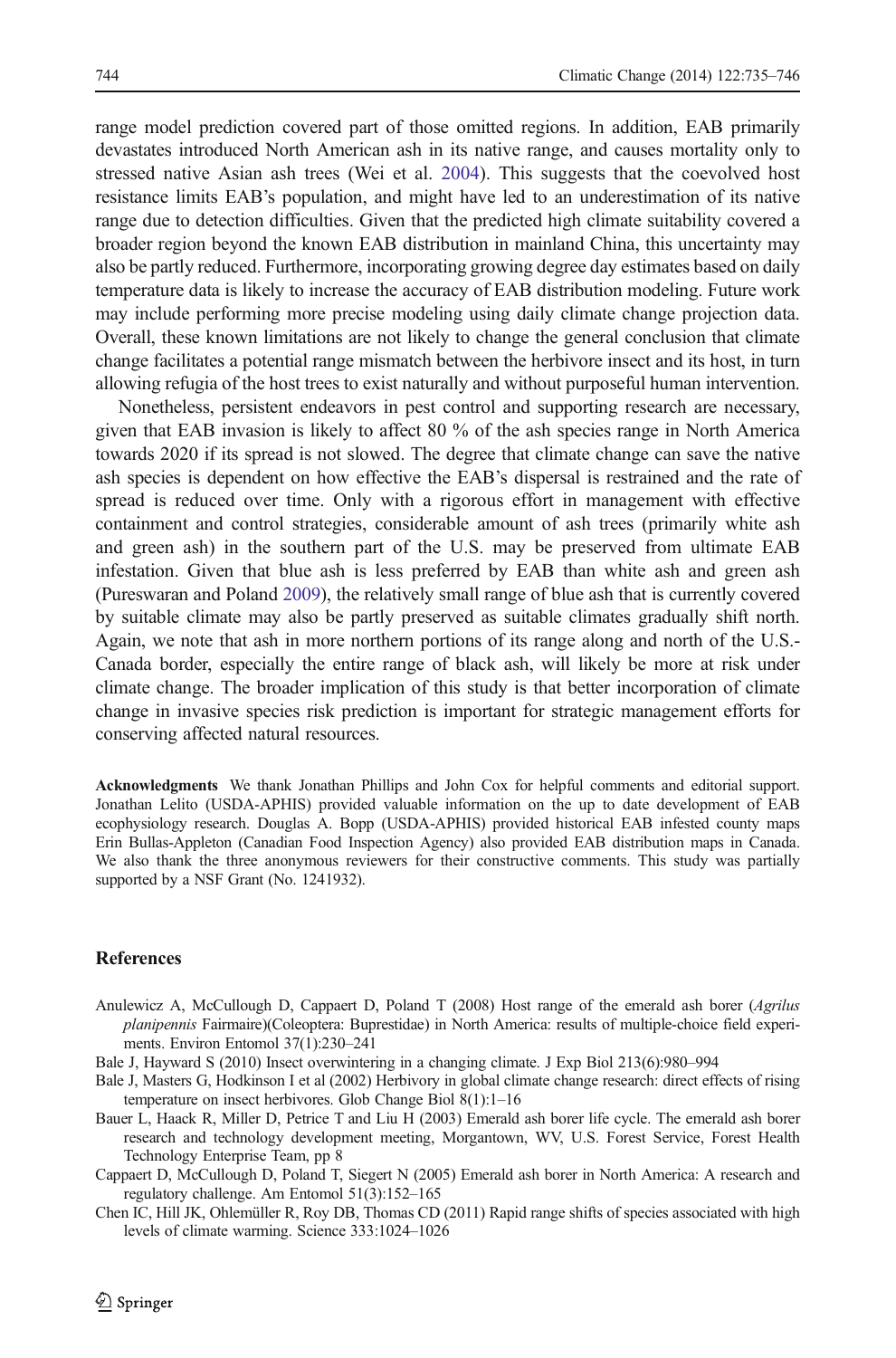<span id="page-10-0"></span>Chuine I (2010) Why does phenology drive species distribution? Philos T R Soc B 365(1555):3149

- Cleland EE, Chuine I, Menzel A, Mooney HA, Schwartz MD (2007) Shifting plant phenology in response to global change. Trends Ecol Evol 22(7):357–365
- Dixon AFG, Honěk A, Keil P, Kotela MAA, Šizling AL, Jarošík V (2009) Relationship between the minimum and maximum temperature thresholds for development in insects. Funct Ecol 23(2):257–264
- Duan J, Ulyshen M, Bauer L, Gould J, Van Driesche R (2010) Measuring the impact of biotic factors on populations of immature emerald ash borers (Coleoptera: Buprestidae). Environ Entomol 39(5):1513–1522
- Elith J, Phillips SJ, Hastie T, Dudík M, Chee YE, Yates CJ (2011) A statistical explanation of MaxEnt for ecologists. Divers Distrib 17:43–57
- Fei S, Liang L, Paillet FL, Steiner KC, Fang J, Shen Z, Wang Z, Hebard FV (2012) Modelling chestnut biogeography for American chestnut restoration. Divers Distrib 18(8):754–768
- Fielding AH, Bell JF (1997) A review of methods for the assessment of prediction errors in conservation presence/absence models. Environ Conserv 24(01):38–49
- Gandhi K, Herms D (2010) North American arthropods at risk due to widespread *Fraxinus* mortality caused by the alien emerald ash borer. Biol Invasions 12(6):1839–1846
- Gillott C (1995) Entomology, 2nd edn. Plenum Press, New York and London
- Haack R, Jendak E, Houping L, Marchant K, Petrice T, Poland T, Ye H (2002) The emerald ash borer: a new exotic pest in North America. Newsl Mich Entomol Soc 47(3):1–5
- Hausman C, Jaeger J, Rocha O (2010) Impacts of the emerald ash borer (EAB) eradication and tree mortality: potential for a secondary spread of invasive plant species. Biol Invasions 12:2013–2023
- Hijmans R, Graham C (2006) The ability of climate envelope models to predict the effect of climate change on species distributions. Glob Change Biol 12(12):2272–2281
- Hijmans R, Cameron S, Parra J, Jones P, Jarvis A (2005) Very high resolution interpolated climate surfaces for global land areas. Int J Climato 25(15):1965–1978
- Hodkinson I, Bird J (1998) Host-specific insect herbivores as sensors of climate change in arctic and alpine environments. Arctic Alpine Res 30:78–83
- Huberty C (1994) Applied Discriminant Analysis. Wiley-Interscience, New York
- IPCC (2001) Climate Change 2001: The scientific basis. Contributions of working group I to the third assessment report of the intergovernmental panel on climate change. Cambridge University Press, UK
- Iverson L, Prasad A (1998) Predicting abundance of 80 tree species following climate change in the eastern United States. Ecol Monogr 68(4):465–485
- Iverson L, Prasad A, Matthews SN, Peters M (2008) Estimating potential habitat for 134 eastern US tree species under six climate scenarios. Forest Ecol Manag 254(3):390–406
- Kelly AE, Goulden ML (2008) Rapid shifts in plant distribution with recent climate change. PNAS 105:11823-11826
- Kovacs K, Haight R, McCullough D, Mercader R, Siegert N, Liebhold A (2010) Cost of potential emerald ash borer damage in US communities, 2009-2019. Ecol Econ 69(3):569–578
- Lindell C, McCullough D, Cappaert D, Apostolou N, Roth M (2008) Factors influencing woodpecker predation on emerald ash borer. Am Midl Nat 159(2):434–444
- Little EL (1971) Atlas of United States Trees Volume 1 Conifers and Important Hardwoods. Miscellaneous publication 1146. U.S. Department of Agriculture, Forest Service, Washington, DC
- Liu H, Bauer L, Gao R, Zhao T, Petrice T, Haack R (2003) Exploratory survey for the emerald ash borer, Agrilus planipennis (Coleoptera: Buprestidae), and its natural enemies in China. Great Lakes Entomol 36:191–204
- Lyons D, Jones G (2005) The biology and phenology of the emerald ash borer. In: Proceedings of 16th USDA interagency research forum on gypsy moth and other invasive species. pp 62–63
- MacFarlane D, Meyer S (2005) Characteristics and distribution of potential ash tree hosts for emerald ash borer. Forest Ecol Manag 213:15–24
- MacLean Jr SF (1983) Life cycles and the distribution of psyllids (Homoptera) in arctic and subarctic Alaska. Oikos:445–451
- Muirhead JR, Leung B, Van Overdijk C et al (2006) Modelling local and long-distance dispersal of invasive emerald ash borer Agrilus planipennis (Coleoptera) in North America. Divers and Distrib 12:71–79
- Peterson AT (2003) Predicting the geography of species' invasions via ecological niche modeling. Q Rev Biol 78(4):419–433
- Petitpierre B, Kueffer C, Broennimann O, Randin C, Daehler C, Guisan A (2012) Climatic niche shifts are rare among terrestrial plant invaders. Science 335(6074):1344–1348
- Phillips S (2008) Transferability, sample selection bias and background data in presence-only modelling: a response to Peterson et al. (2007). Ecography 31(2):272–278
- Phillips S, Dudík M (2008) Modeling of species distributions with Maxent: new extensions and a comprehensive evaluation. Ecography 31(2):161–175